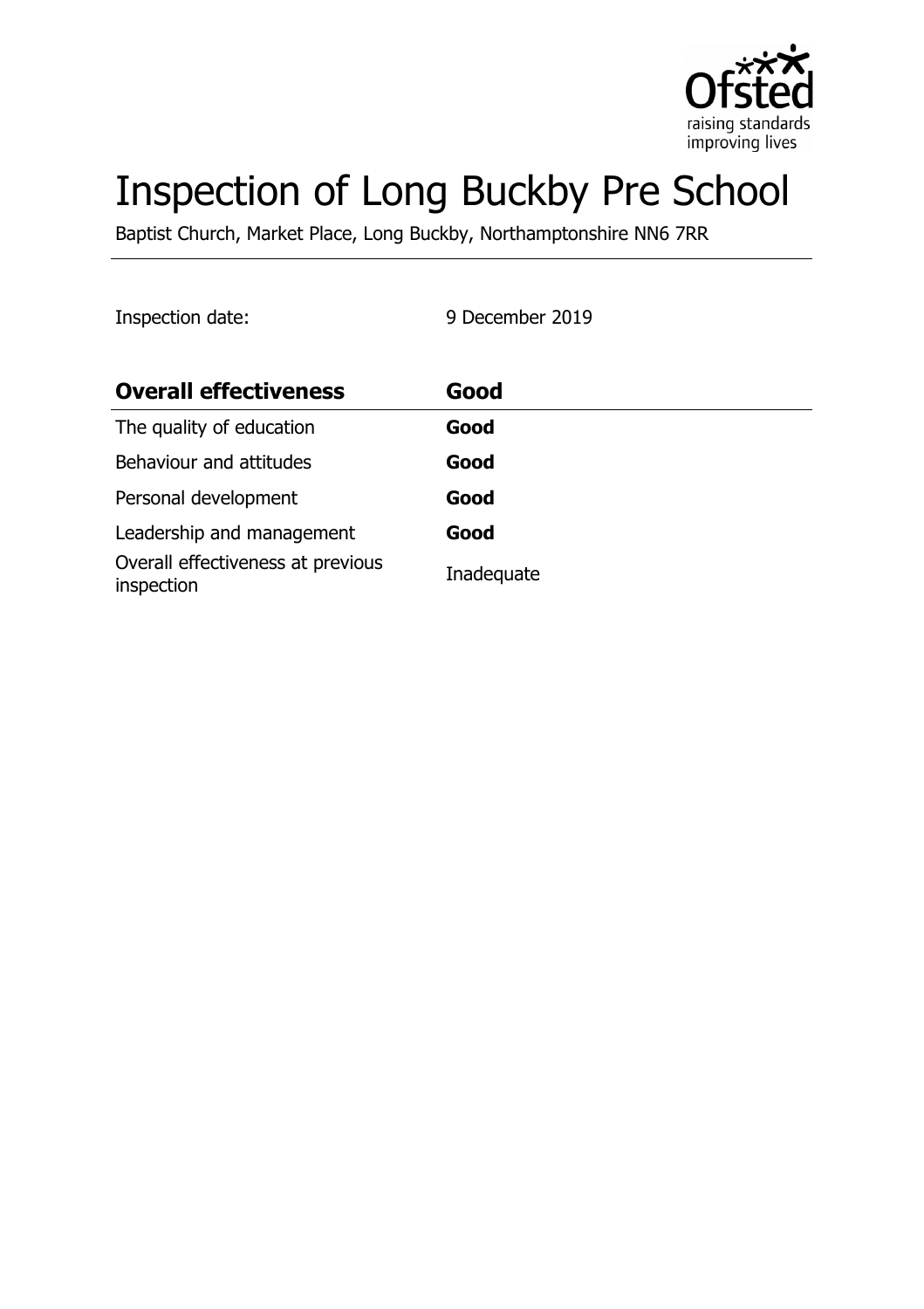

# **What is it like to attend this early years setting?**

## **The provision is good**

Children benefit from the highly effective partnership working in this welcoming and inclusive pre-school. Children are well prepared for starting school when the time comes. They become familiar with the school as they make regular visits to take part in events, such as a Christmas concert. Children develop a clear sense of community in the village. They visit local parks and shops with the staff.

Children are settled and happy. They are confident to choose their own activities and they engage well. Children are involved in the risk assessment of their own activities. For example, they know to be careful as they play with pottery cups and plates in the home corner. Children understand how to stay safe when using the workbench and tools as they wear the safety goggles.

Children's behaviour is extremely good. Staff have high expectations for them and children understand what is expected. They are very responsive when staff explain about changes to the daily routines. There are very positive relationships in the pre-school. Children make close friendships with each other and thoroughly enjoy being with the staff.

## **What does the early years setting do well and what does it need to do better?**

- $\blacksquare$  The committee and staff team work effectively together. The committee has clear procedures and guidance for new committee members to follow to ensure they check their suitability and to notify Ofsted of any changes.
- $\blacksquare$  Staff show a clear commitment to the children. They get to know them well and use their interests to plan activities that contribute to their progress. Children show excitement when they arrive and motivation to get involved. They work together to decorate a Christmas tree, carefully considering with their friends where to place the baubles and tinsel. Staff are skilful in engaging children during their play. For example, children explore a range of wooden blocks. They arrange them to make a house for small characters. Staff use voices for the characters and suggest that they need a bedroom in the house, so they can go to sleep.
- Staff promote children's speaking skills and vocabulary development effectively. Staff speak clearly to them and use descriptive words. Children are confident to initiate conversations. Staff give children time to share their news and ideas and to think about what they want to say in response to questions.
- Staff adapt activities to ensure all children present can enjoy them and take part. Children engage in an activity linked to colours and letter sounds. Staff successfully use a puppet to encourage less confident children to speak and take a full part in the activity. Children clap when their friends find an object that matches the different-coloured cards. They all join in with making letter sounds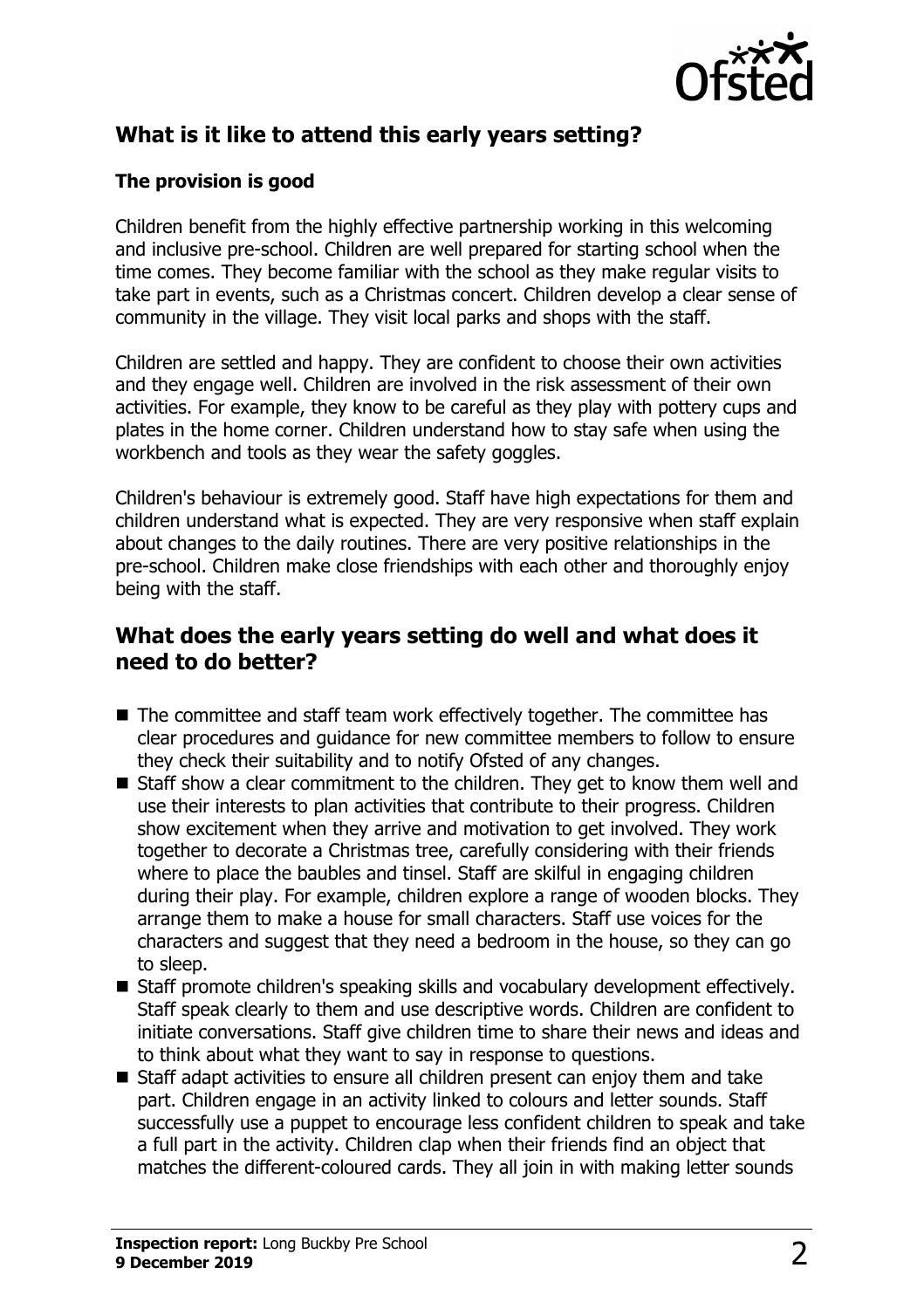

when they see pictures of objects that start with specific letters. Children demonstrate high levels of confidence and self-esteem as they show pride in their achievement.

- $\blacksquare$  Children have a positive attitude towards their activities and learning. They are curious about new things and show concentration as they play. Children show fascination with small nativity characters. They hold them carefully and talk with their friends about the details in the clothing and faces. Staff ensure that children lead the play, and offer positive support and encouragement. However, on occasion, staff do not fully promote children's deeper thinking about how they can solve problems they encounter for themselves.
- Children clearly demonstrate that they are emotionally secure in the pre-school. They like the staff to get involved in their play because they speak to children sensitively and show a genuine interest in what they are doing. Staff understand children's individual care needs and manage these well.
- $\blacksquare$  Staff encourage children to try new things and they successfully broaden children's experiences. When children play with a train set they comment that they have never been on a real train, so staff arrange an outing for them to experience a train ride. Children show interest when there is a new delivery of furniture to the pre-school. Staff provide support and supervision to involve them in using tools to put the furniture together.
- $\blacksquare$  Staff work very closely with children's parents and with other settings children attend. They make efforts to support families during challenging times and do their best to ensure children's individual needs are met.

## **Safeguarding**

The arrangements for safeguarding are effective.

Staff promote children's welfare because they have a secure awareness of the preschool policy and procedure for reporting any child protection concerns to either of the designated members of staff. They know to record any concerns and to maintain confidentiality. Staff complete training to ensure their knowledge about the signs and symptoms of abuse is up to date. Staff supervise children well and carry out risk assessments to identify and reduce hazards. For example, staff lock the main door during the session and fit locks on the gate during outside play activities.

## **What does the setting need to do to improve?**

#### **To further improve the quality of the early years provision, the provider should:**

 $\blacksquare$  focus more precisely on extending children's deeper thinking during play and activities.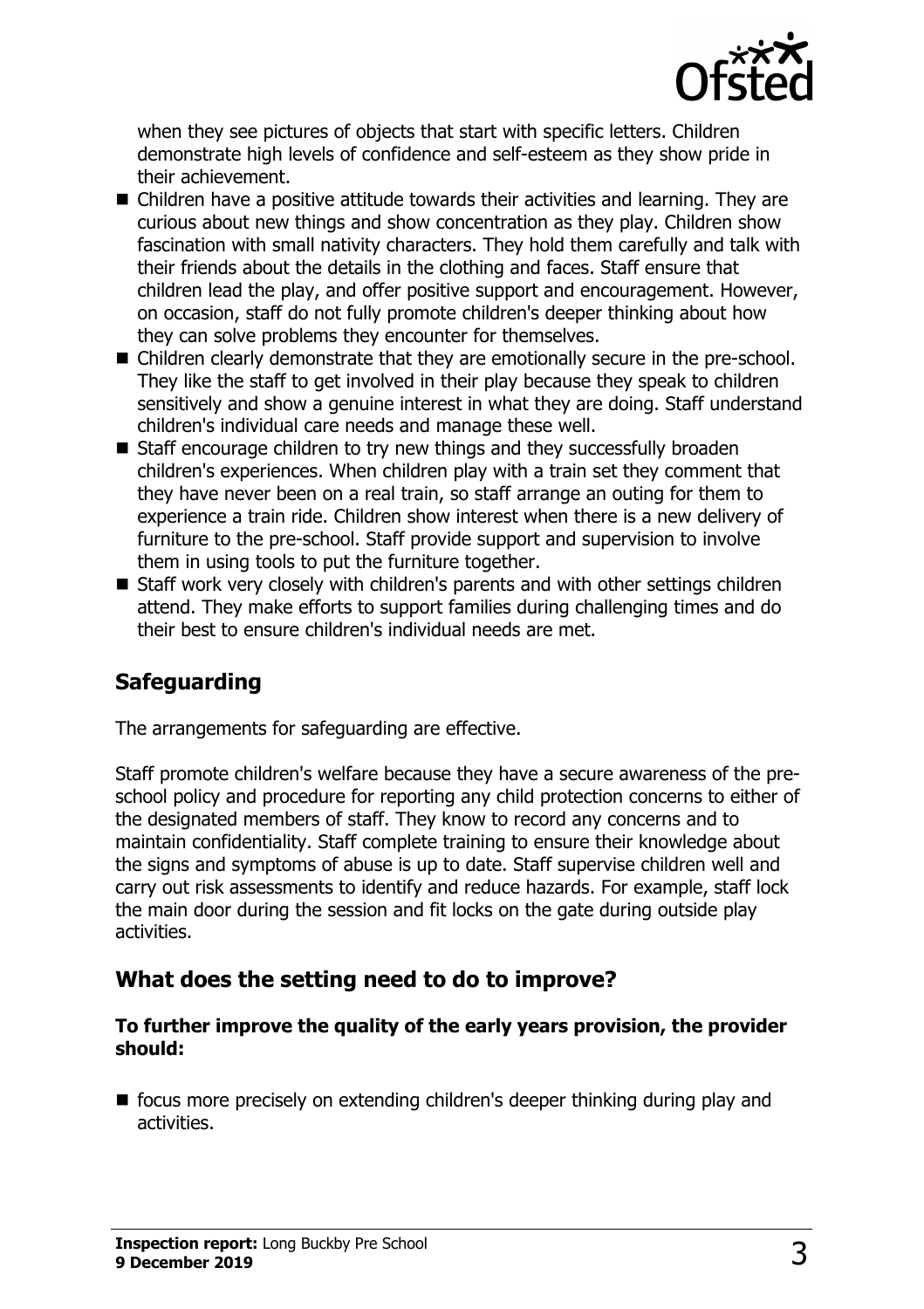

| <b>Setting details</b>                              |                                                                                      |
|-----------------------------------------------------|--------------------------------------------------------------------------------------|
| Unique reference number                             | 220210                                                                               |
| Local authority                                     | Northamptonshire                                                                     |
| <b>Inspection number</b>                            | 10118354                                                                             |
| <b>Type of provision</b>                            | Childcare on non-domestic premises                                                   |
| <b>Registers</b>                                    | Early Years Register, Compulsory Childcare<br>Register, Voluntary Childcare Register |
| Day care type                                       | Full day care                                                                        |
| Age range of children                               | 2 to $4$                                                                             |
| <b>Total number of places</b>                       | 26                                                                                   |
| Number of children on roll                          | 24                                                                                   |
| Name of registered person                           | Long Buckby Pre-School Committee                                                     |
| <b>Registered person unique</b><br>reference number | RP908419                                                                             |
| <b>Telephone number</b>                             | 01327 844785                                                                         |
| Date of previous inspection                         | 16 July 2019                                                                         |

## **Information about this early years setting**

Long Buckby Pre School registered in 1992. It is situated in Long Buckby, Northamptonshire, and is managed by a committee. The pre-school employs six members of childcare staff. Of these, five hold early years qualifications, at level 2 and 3. The pre-school opens from Monday to Friday during term time. Sessions are from 9am until 3pm. The pre-school provides funded early education for two-, three- and four-year-old children.

## **Information about this inspection**

#### **Inspector**

Melanie Eastwell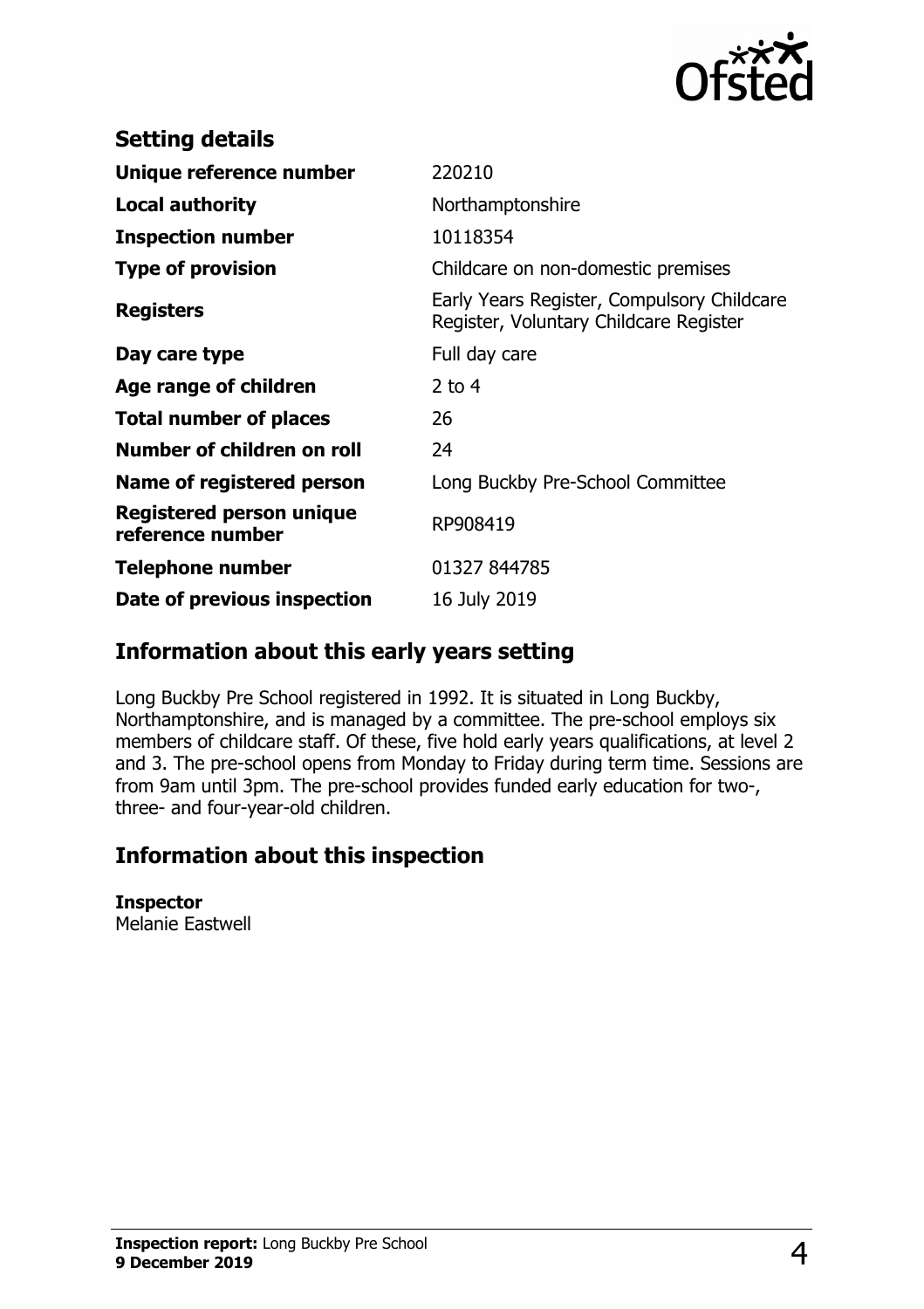

### **Inspection activities**

- The inspector and the manager carried out a learning walk around the preschool to help the inspector understand the organisation and structure of the pre-school curriculum.
- $\blacksquare$  The inspector observed interactions between staff and children during activities indoors and outdoors, and assessed the impact this has on children's learning.
- $\blacksquare$  The inspection carried out a joint observation with the manager.
- $\blacksquare$  The inspector held meetings with the manager, the nominated person and with one member of staff. She reviewed relevant documentation and evidence of the suitability of staff working in the pre-school.
- $\blacksquare$  The inspector spoke with staff and children during the inspection.
- $\blacksquare$  The inspector spoke to a number of parents and carers during the inspection and took account of their views.

We carried out this inspection under sections 49 and 50 of the Childcare Act 2006 on the quality and standards of provision that is registered on the Early Years Register. The registered person must ensure that this provision complies with the statutory framework for children's learning, development and care, known as the early years foundation stage.

If you are not happy with the inspection or the report, you can [complain to Ofsted.](http://www.gov.uk/complain-ofsted-report)